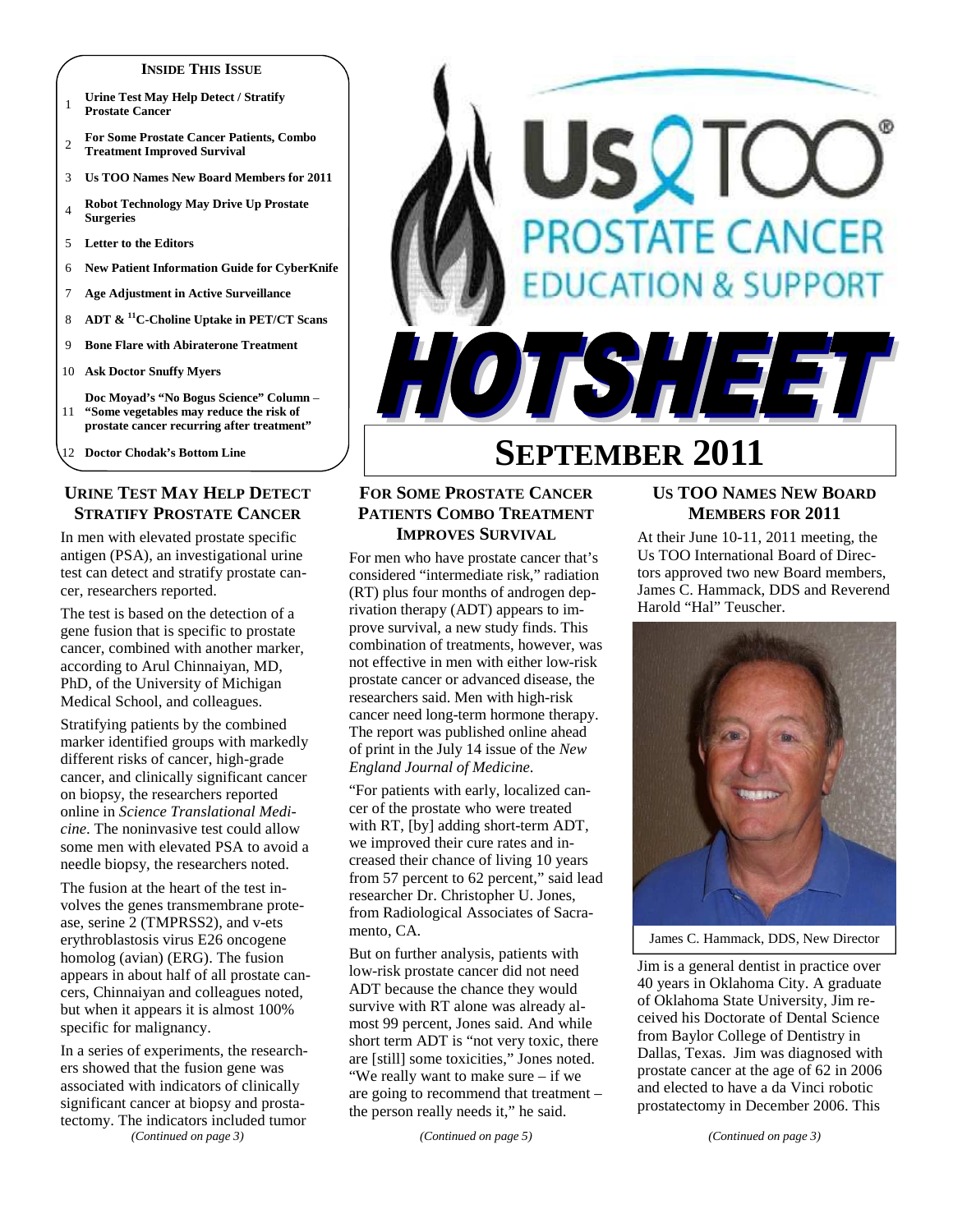

# **AND PEOPLE LIKE YOU!**

ITEMS CONTAINED IN US TOO PUBLICATIONS ARE OBTAINED FROM VARIOUS NEWS SOURCES AND EDITED FOR INCLUSION. WHERE AVAILABLE, A POINT-OF-CONTACT IS PROVIDED.

REFERENCES TO PERSONS, COMPANIES, PRODUCTS OR SERVICES ARE PROVIDED FOR INFORMATION ONLY AND ARE NOT ENDORSEMENTS. READERS SHOULD CONDUCT THEIR OWN RESEARCH INTO ANY PERSON, COMPANY, PRODUCT OR SERVICE, AND CONSULT WITH THEIR LOVED ONES AND PERSONAL PHYSICIAN BEFORE DECIDING ON ANY COURSE OF ACTION.

THE INFORMATION AND OPINIONS EXPRESSED IN THIS PUBLICATION ARE NOT RECOMMENDATIONS FOR ANY MEDICAL TREATMENT, PRODUCT SER-VICE OR COURSE OF ACTION BY US TOO INTER-NATIONAL, INC., ITS OFFICERS AND DIRECTORS, OR THE EDITORS OF THIS PUBLICATION. FOR MEDI-CAL, LEGAL OR OTHER ADVICE, PLEASE CONSULT PROFESSIONAL(S) OF YOUR CHOICE.

#### *HOTSHEET* EDITORIAL TEAM:

JONATHAN E. MCDERMED, PHARMD PAMELA BARRETT THOMAS N. KIRK

#### US TOO INTERNATIONAL STAFF:

THOMAS N. KIRK, PRESIDENT AND CEO PAMELA BARRETT, DEVELOPMENT DIRECTOR TERRI GIBBONS LIKOWSKI, CHAPTER SVCS PROG

 MGR, TOLL FREE PHONE #: 1-877-978-7866 JACQUELINE KONIECZKA, OFFICE MANAGER RYAN MAGUIRE, COMMUNICATIONS COORD.

# US TOO BOARD OF DIRECTORS:

*EXECUTIVE COMMITTEE/OFFICERS* FRED MILLS, CHAIRMAN KAY LOWMASTER, MSW, LCSW, VICE-CHAIR DAVID P. HOUCHENS, PHD, TREASURER RIDGE TAYLOR, SECRETARY

*DIRECTORS:*  JERRY HARDY JEAN JEFFRIES HOWARD KACZMAREK DAVID M. LUBAROFF, PHD RICK LYKE, APR JAMES L. RIEDER DEXTER C. RUMSEY III JOHN D. SHAFF, JR. JAMES C. HAMMACK, DDS REV. HAROLD "HAL" TEUSCHER THOMAS N. KIRK, PRESIDENT AND CEO

US TOO INTERNATIONAL, INC. IS INCORPORATED IN THE STATE OF ILLINOIS AND RECOGNIZED AS A 501(C)(3) NOT-FOR-PROFIT CHARITABLE CORPORATION

#### **DONATIONS / GIFTS TO US TOO ARE TAX DEDUCTIBLE**

5003 FAIRVIEW AVE. DOWNER'S GROVE, IL 60515 PHONE: (630) 795-1002 / FAX: (630) 795-1602

#### **WEBSITE: WWW.USTOO.ORG**

COPYRIGHT 2011, US TOO INTERNATIONAL, INC.

#### **ROBOT TECHNOLOGY MAY DRIVE UP PROSTATE SURGERIES**

After Wisconsin hospitals acquired robotic surgery technology, the number of prostate removals there doubled within three months, a new study shows. By contrast, the number of radical prostatectomies (RPs) stayed the same at hospitals that didn't purchase the new \$2 million technology.

The increase in such surgeries raises questions about whether more doctors at hospitals with robots are recommending RP for men with prostate cancer, say the authors, instead of alternative treatments like radiation or surveillance.

"Trying to be ahead of the curve is a human instinct," said lead author Dr. Joan Neuner of the Medical College of Wisconsin, who noted that new medical technologies are often adopted quickly by hospitals, and demanded by patients. The robot costs nearly \$2 million, plus more than \$100,000 per year for maintenance. Hospitals that acquire it might feel pressure to cover the additional costs by performing more RPs, said Dr. Jim Hu, director of urologic robotic surgery at Brigham and Women's Hospital in Boston, MA, who was not involved in the new study.

The new finding, reported online 29 June 2011 in the journal Cancer, comes just months after a report from Johns Hopkins showed hospital websites often hype robotic surgery, ignoring the risks and playing up the benefits.

Dr. Neuner and colleagues found that between 2002 and 2008, Wisconsin hospitals performed more than 10,000 RPs. Nearly one in four hospitals purchased surgical robots in that period. There were 1,760 RPs in 2007, compared to 1,400 in 2002. This increase was somewhat surprising to the authors, because fewer men had prostate cancer in 2007.

There are significant concerns about the million-dollar technology. It is now used in nearly three-quarters of all RPs nationwide, according to Dr. Yair Lotan from the University of Texas Southwestern Medical Center at Dallas. The weight of evidence, however, does not show it to be more effective in saving lives than traditional surgery, said Dr. Lotan, who was not involved in the study.

Some advertisements have claimed that robot-assisted RP decreases the chance of impotence and incontinence, according to the earlier Hopkins report, but neither of these benefits has been scientifically proven. The robotic system gives surgeons "enhanced dexterity, precision and control," according to the website of robotic surgery system manufacturer Intuitive Surgical. The surgeon controls the robot from a console, and the robot never acts independently.

While shorter recovery times, less blood loss, and smaller scars are benefits of the robotic system, there may be additional risks. Inexperienced surgeons may make more mistakes, leading to complications, stated Dr. William See of the Medical College of Wisconsin, a coauthor of the study. Additionally, robotic surgery extends operative time.

Dr. Neuner and colleagues attribute their findings in part to patient demand, driven by aggressive marketing by manufacturers and hospitals. In fact, patients often specifically request robotic surgery without knowing the risks and benefits, said Dr. Lotan.

Dr. Hu said marketing may have placed too much emphasis on the robot, which is just a tool in the hands of the surgeon. The outcome has more to do with the skill of the surgeon rather than the tool used, he said. "It is not the robot that provides the benefits, it's the surgeon." *Reuters Health, 20 July 2011* 

**Want to learn more about local prostate cancer support group activities? Read the**

# CHAPTER NEWS!

#### **at www.ustoo.org!**

I Inspire others Us TOO **Prostate Cancer** Support Community **Get connected to other men and family members dealing with a prostate cancer diagnosis at:**

**http:// ustoo. inspire.com**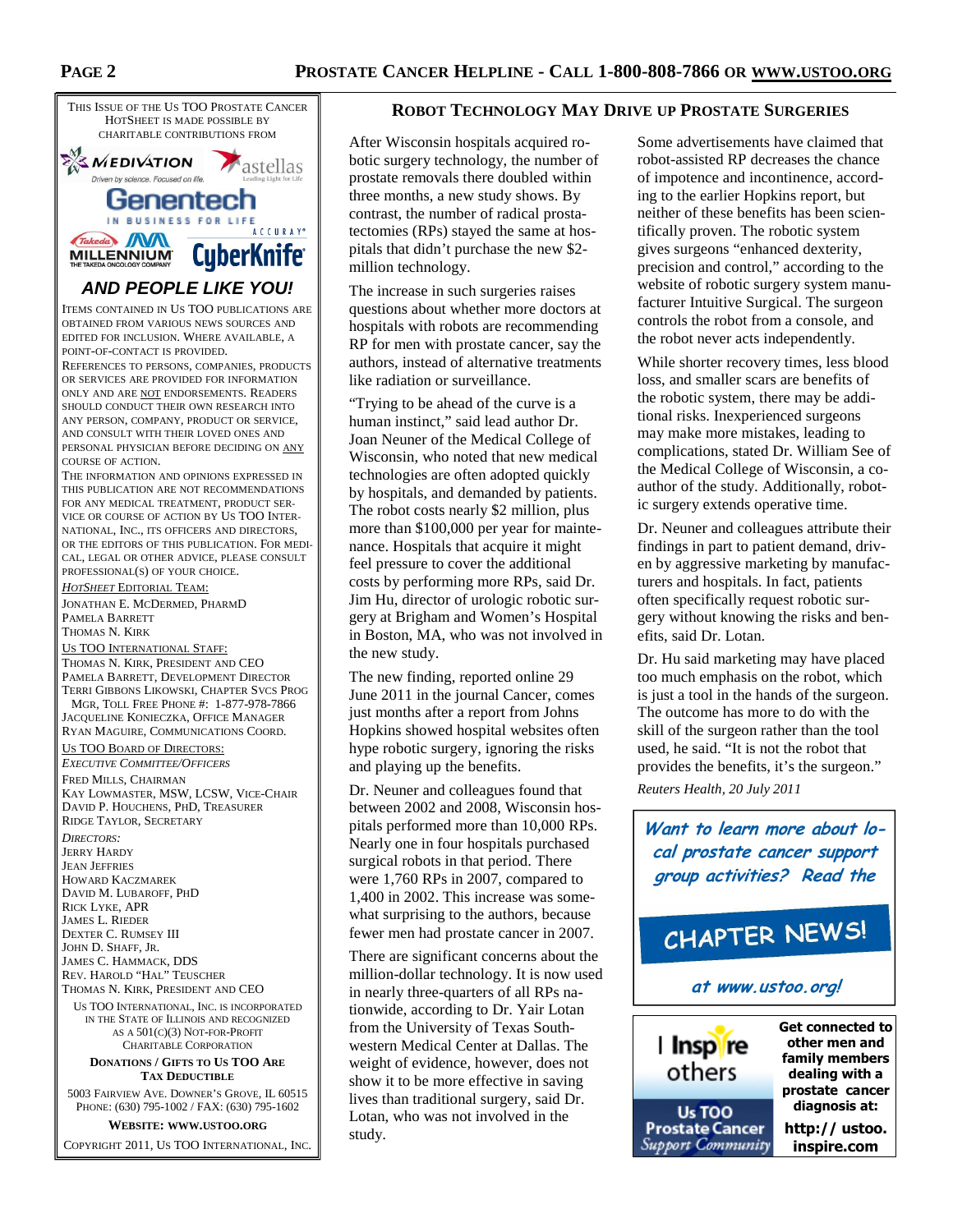#### **NEW US TOO BOARD MEMBERS**

*(Continued from page 1)* 

was followed by forty-four Tomo radiation treatments in 2008. He has been cancer free since treatment.

Jim and his wife, Beth, have been leaders in the central Oklahoma Us TOO Chapter since his diagnosis. As a cancer survivor, Jim has been an avid proactive speaker and participant in many prostate cancer screenings. They have three married children and four grandsons. He has been a member of the American Dental Association, Academy of General Dentistry and served as president of the Oklahoma County Dental Society.

The Rev. Hal Teuscher is a retired clergyman of the Lutheran Church-Missouri Synod, having served for 50 years in large and small parishes in Arizona, California, Michigan, Missouri, and Illinois. He possesses two Masters degrees from Concordia Seminary, St. Louis, MO, and a third Masters from Western Michigan University where he also served as an instructor in interpersonal communications and public speaking.

He worked for 15 years as a Corporate Communications and Labor Relations Specialist in the Human Resources de-



Rev. Harold "Hal" Teuscher, New Director

partment for a Fortune 500 Corporation, The Upjohn Company, now part of the pharmaceutical company, Pfizer Pharmaceuticals. He also served as the chairperson of his denomination's Wellness Committees in southern California, Arizona, southern Nevada, and central Arizona.

Hal had a successful prostate cancer surgery at Mayo Clinic, Scottsdale, AZ

#### **LETTER TO THE EDITORS**

Gentlemen,

Please review and comment upon this potentially devastating release from UroToday.com (dated 15 July 2011). Does it mean we should avoid any and all vitamin D intake?

#### **Editors' response:**

This study evaluated the possible association of prostate cancer risk with polymorphisms (mutations) in 3 genes:  $ER-\alpha$ (PvuII, XbaI), VDR (BsmI) and CaSR (A986S) and serum calcium levels. Previous studies have showed an association between these genetic changes and the development or proliferation of prostate cancer. The authors showed that polymorphisms in both VDR BsmI genotypes and serum calcium levels were independently related to the risk of prostate cancer. Although risk of prostate cancer was "significant" statistically, the magnitude of the risk (e.g., odds ratio) is not stated and it does not provide the prevalence of these genetic polymorphisms in the group of healthy men and in those diagnosed with prostate cancer (to determine their sensitivity and specificity).

An association between prostate cancer risk and calcium intake or high serum calcium levels has been described previously although it is not clear if this association is causal or not. Genetic polymorphisms themselves are associated with many types of cancers and in some cases they can be considered diagnostic of malignancy. However, while the presence of genetic polymorphisms can increase the risk of developing certain cancers, they do not guarantee cancer will truly develop in at-risk individuals.

Us TOO wishes to reiterate what we have stated about vitamin D in the past. In last month's *HotSheet*, Doc Moyad's column stated that losing weight increased vitamin D serum levels. Last *(Continued on page 8)* 

in 2003 and has been serving as a volunteer counselor to men recently diagnosed with prostate cancer. He is actively spreading the news about Us TOO in Casa Grande, AZ where he resides with his wife Julia, who retired in 1992 as Corporate Materials Coordinator at The Upjohn Company, Kalamazoo, MI.

#### **NEW URINE TEST**

*(Continued from page 1)* 

size, high Gleason score at prostatectomy, and upgrading of Gleason grade at prostatectomy, they reported.

But because the fusion gene is not universally present, the researchers created a model that combined it and the prostate cancer antigen 3 (PCA3) gene. In 1,065 men biopsied, the researchers used the model to stratify men into three groups – lowest, intermediate, and highest levels of the combined genes.

They found that the groups had distinctly different patterns of risk. Specifically:

- 363, 346, and 356 men were in the lowest, intermediate, and highest score groups, respectively – or 34%, 32% and 33%.
- Cancer was diagnosed in 21%, 43%, and 69% of men in the lowest, intermediate, and highest groups, respectively. Difference between low and high groups was significant  $(P<0.001)$ .
- Biopsy Gleason score cancer was found in >67%, 20%, and 40% of men in the lowest, intermediate, and highest groups, respectively. Difference between the low and high groups was significant at P<0.001.
- Of the 966 men with enough information to determine the significance of cancer, 15%, 33%, and 61% of men had Epstein-criteria-defined significant cancer, respectively.

The researchers cautioned that the test remains investigational. Also, most of the men studied so far have been Caucasian, so that additional study is needed to see if the results apply more broadly.

In an interview with HealthDay News, Dr. Anthony D'Amico, chief of radiation oncology at Brigham and Women's Hospital in Boston, said the test is "a step forward, but we still have a ways to go." "On average the risk is higher in people with both markers and lowest in people who have neither, but that's on average" D'Amico said.

If a patient has indications of an aggressive prostate cancer, the test can add more to that diagnosis, D'Amico said. But for men who potentially have cancer, a low-risk determination based on this test shouldn't preclude biopsy, he added.

*MedPage Today, 3 August 2011*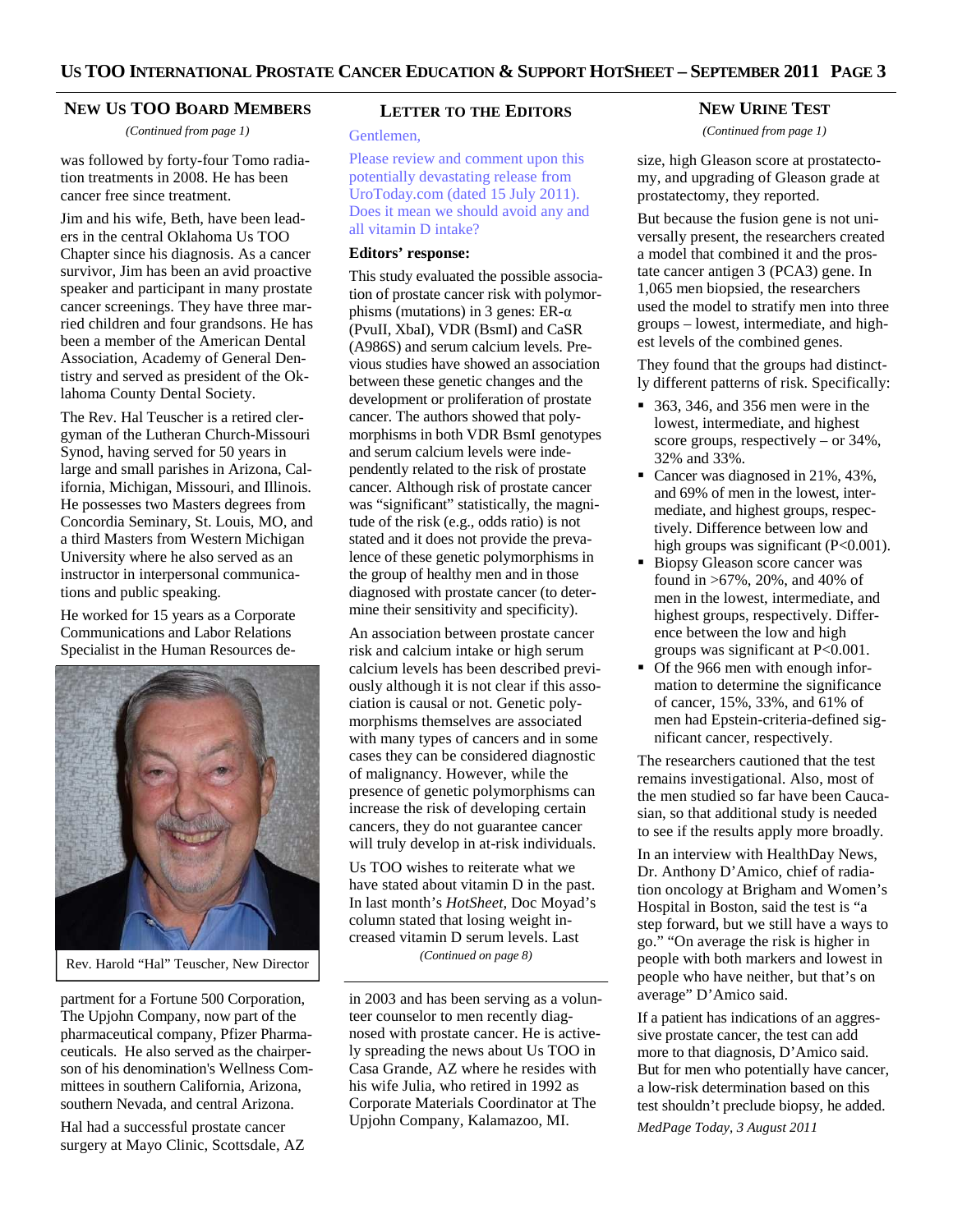# **NEW INFORMATION GUIDE FOR PROSTATE CANCER PATIENTS**

# **CyberKnife® Robotic Radiosurgery: A Treatment Option for Prostate Cancer**

The CyberKnife Robotic Radiosurgery System is a non-invasive treatment option for prostate cancer that has the ability to deliver targeted and destructive doses of radiation with the highest levels of accuracy, even for tumors close to critical structures and healthy tissue.

Now available for download is a comprehensive information guide on the CyberKnife System that addresses what every newly diagnosed prostate cancer patient wants to know about treatment with the CyberKnife System.

The guide includes information on the CyberKnife System's capabilities and differentiators from other forms of radiation therapy and its unique ability to track and automatically correct for the unpredictable movement of the prostate during treatment. This capability can minimize many side effects typically associated with other treatment options and preserve patient's quality of life.

Within the guide are real life stories from patients that have been treated with the CyberKnife System who describe their experiences as pain-free, short outpatient procedures (completed in five or fewer treatment sessions) that allowed them to more quickly return to their daily lives.

FDA cleared in 2001 to treat tumors throughout the body, there are numerous published studies on the safety and efficacy of the CyberKnife System for the treatment of cancers throughout the body, including published five-year milestone data on prostate cancer.

Ideal patients for CyberKnife treatment typically fall into low to intermediate risk categories; patients with more advanced prostate cancer may qualify as well. All patients should consult their physicians for information regarding their specific treatment plans.

For more information about the Cyber-Knife Robotic RadioSurgery System, go to< http://cyberknife.com>. To download the new information guide, go to <http://bit.ly/prbpxb>.

*Accuray Incorporated, 10 August 2011* 

# **AGE-ADJUSTED VALIDATION OF THE MOST STRINGENT CRITERIA FOR ACTIVE SURVEILLANCE IN LOW-RISK PROSTATE CANCER PATIENTS**

Suardi N, Gallina A, Capitanio U, et al

### **Cancer, published online ahead of print, 12 July 2011**

**Background:** The authors tested the performance of the currently used clinical criteria reported in populations studied by van den Bergh et al and Carter et al for the selection of patients with prostate cancer for active surveillance (AS) according to age.

**Methods:** Data were analyzed from 893 patients who underwent with radical prostatectomy (RP). The authors investigated the rates of unfavorable prostate cancer at RP (extracapsular extension, seminal vesicle or lymph node invasion, or Gleason score 7-10) in patients who fulfilled AS criteria according to age tertiles (ages  $\leq 63$  years, 63.1 to 69 years, and >69 years). Area under the plasma concentration time curve (AUC) analyses tested the criteria for predicting unfavorable prostate cancer. Then, the patients were stratified according to the cutoff age of 70 years. Multivariate analyses were used to test the role of age in predicting unfavorable prostate cancer.

**Results:** The rate of unfavorable prostate cancer characteristics was between 24% and 27.8%. In the van den Bergh et al population, after age 70 years, the rate

of unfavorable prostate cancer characteristics was 41% compared with 23.2% and 24.1% in patients in the previous age tertiles (ages ≤63 years and 63.1 to 69 years, respectively). In the Carter et al population, the rate of unfavorable prostate cancer was 41.2% compared with 17.3% and 18.6% in the previous age tertiles (ages ≤63 years and 63.1 to 69 years, respectively). When the 70 year age cutoff was used, unfavorable prostate cancer was identified in 17.9% to 23.6% of patients aged <70 years versus 4% to 41.2% of patients aged >70 years (all P <0.001). AUC analyses revealed significantly lower performance in older patients. In multivariate analyses, after adjustment for PSA, prostate volume and the number of cores, age represented an independent predictor of unfavorable prostate cancer.

**Conclusions:** The currently used AS criteria performed significantly better for patients aged <70 years. The authors concluded that the current results should be taken into account when deciding whether to offer AS to patients with low-risk prostate cancer.

# **ANDROGEN DEPRIVATION THERAPY INFLUENCES THE UPTAKE OF <sup>11</sup>C-CHOLINE IN PATIENTS WITH RECURRENT PROSTATE CANCER: THE PRELIMINARY RESULTS OF A SEQUENTIAL PET/CT STUDY**

Fuccio C, Schiavina R, Castellucci P, et al

# **Eur J Nucl Med Mol Imaging; Epub ahead of print, 6 July 2011**

**Purpose:** The influence of androgen deprivation therapy (ADT) on 11Ccholine uptake in patients with prostate cancer (PC) has not yet been clarified. The aim of our study was to investigate this issue by means of sequential 11Ccholine positron emission tomography (PET)/CT in patients with recurrent PC.

**Methods:** We retrospectively studied 14 recurrent PC patients (mean age 67 years, range 55–82) during follow-up after radical prostatectomy (RP) with rising serum prostate-specific antigen (PSA) levels. All patients had undergone at least two consecutive 11C-choline PET/CT scans: the first 11C-choline PET/CT before commencing ADT and

the second 11C-choline PET/CT after 6 months of ADT administration.

**Results:** The mean serum PSA level before ADT was  $17.0 \pm 44.1$  ng/ml. After 6 months of ADT administration the PSA value significantly decreased in comparison to baseline ( $PSA = 2.4 \pm 3.1$ ng/ml, p < .025). Moreover, before starting ADT, 13 of 14 patients had positive 11C-choline PET/CT for metastatic spread, while after 6 months of ADT administration in 9 of 14 patients 11Ccholine PET/CT became negative.

**Conclusion:** These preliminary results suggest that ADT significantly reduces 11C-choline uptake in androgensensitive PC patients.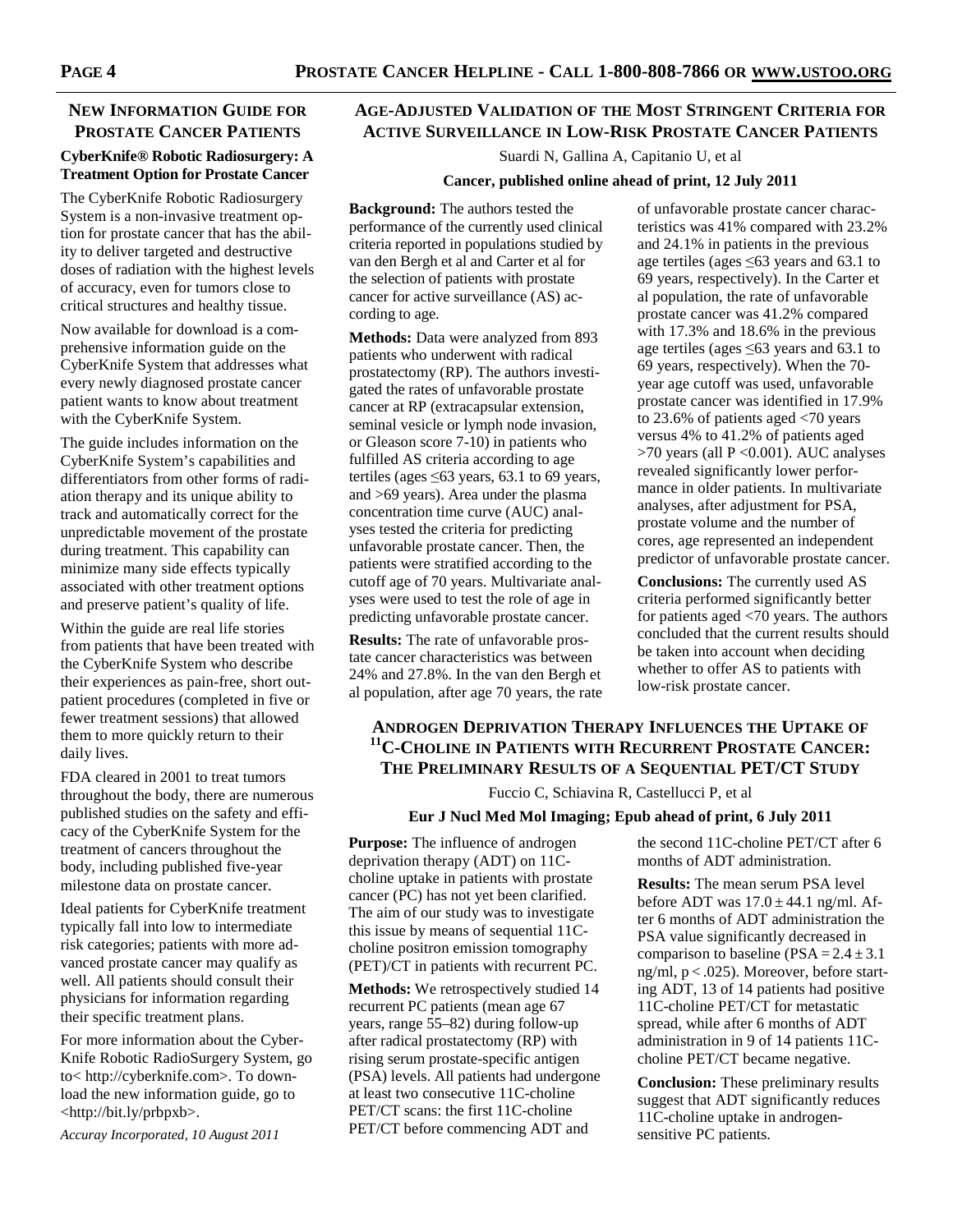# **PHASE II STUDY OF ABIRATERONE ACETATE IN CHEMOTHERAPY-NAIVE META-STATIC CASTRATION-RESISTANT PROSTATE CANCER DISPLAYING BONE FLARE DISCORDANT WITH SEROLOGIC RESPONSE**

Ryan CJ, Shah S, Efstathiou E, et al

#### **Clin Cancer Res 17: 1-8, 2011**

**Purpose:** Abiraterone is an oral inhibitor of CYP17, which is essential for androgen biosynthesis. This multicenter study assessed its efficacy in patients with castration-resistant prostate cancer (CRPC), without prior chemotherapy or CYP17 targeted therapy, and frequency of bone scans discordant with prostate-specific antigen (PSA) and clinical response.

**Experimental Design:** Thirty-three patients received abiraterone acetate 1,000 mg daily with prednisone 5 mg twice daily in continuous 28-day cycles. Patients were evaluated monthly for efficacy and safety. Bone scan flare was defined as the combination, after 3 months of therapy, of an interpreting radiologist's report indicating "disease progression" in context of a 50% or more decline in PSA level, with scan improvement or stability 3 months later.

**Results:** A 50% or more decline in PSA level at week 12 was confirmed in 22 of 33 (67%) patients. Declines in PSA level of 50% or more were seen in 26 of 33 (79%) patients. Undetectable PSA levels (≤0.1 ng/mL) occurred in 2 patients. Median time on therapy and time to PSA progression were 63 weeks and 16.3 months, respectively. Twenty-three patients were evaluable for bone scan flare. Progression was indicated in radiologist's report in 12 of 23 (52%), and 11 of 12 subsequently showed improvement or stability. As prospectively defined, bone scan flare was observed in 11 of 23 (48%) evaluable patients or 11 of 33 (33%) enrolled patients. Adverse events were typically grade 1/2 and consistent with prior published abiraterone reports.

**Conclusion:** Clinical responses to abiraterone plus prednisone were frequent and durable in men with metastatic CRPC. Further investigation is needed to clarify the confounding effect of bone scan flare on patient management and interpretation of results.

### **COMBO TREATMENT CAN IMPROVE SURVIVAL IN SOME PATIENTS**

*(Continued from page 1)* 

On the other hand, ADT plus RT was most effective in patients with intermediate-risk prostate cancer – decreasing the risk of dying from prostate cancer at 10 years from 10 percent to 3 percent. "For patients with high-risk prostate cancer, using ADT for just a short while is not effective, Jones said. "We know from other studies that short-term ADT isn't enough. You need to give longterm ADT in addition to RT to have the best results," he added.

For the study, Jones' team randomly assigned  $\sim 2,000$  men with prostate cancer to RT alone or combined with four months of ADT. ADT side effects in men can include impotence, loss of sex drive, hot flashes, growth of breast tissue, loss of muscle and bone mass, weight gain, fatigue and mental changes.

In this study, men treated with ADT experienced a much higher percentage of liver damage; toxic effects of RT were similar in both groups. Over an average of over nine years of follow-up, the researchers found that 62 percent of the men who had combination therapy were alive, compared with 57 percent of the men who received RT alone, Overall, ADT reduced the risk of dying from

prostate cancer over 10 years from 8 percent to 4 percent, Jones said.

He noted that RT in use today differs from that given in 1994 when the trial began. "We can give 15 to 20 percent higher doses of RT now than we could then, and we can do it more safely and more accurately," he said.

"This study, in conjunction with what we know about ADT, really nails home the conclusion that ADT should not be used in men with low-risk disease because the risks outweigh any conceivable benefit," commented Dr. Anthony D'Amico, chief of radiation oncology at Brigham and Women's Hospital in Boston and author of an accompanying journal editorial. D'Amico noted that modern studies using high-dose RT also found that the addition of short-term ADT improved outcomes at five years for men with intermediate risk prostate cancer, compared with RT alone.

These findings are good news for some men, since the effects of short term ADT are reversible, D'Amico said. "It's not three years, where men are changed forever," he said.

*HealthDay News, 13 July 2011* 

#### **RECENT ADDITIONS TO US TOO WEBSITE**  $\leftarrow$   $\rightarrow$   $\circ$   $\mathbb{R}$  $\boxed{\mathcal{P}$  +  $\rightarrow$  X  $\boxed{\mathcal{B}}$  Us TOO International Prost...  $\times$ Eile Edit View Favorites Tools Help ABOUT US TOO **CONTACT US**  $\sqrt{g}$ Us TOO International Prostate Cancer Education and Support Network is a 501-c-3 nonprofit, grassroor, approximation and the state cancer particle and the space space of the space of the space of the space space space space **FEATURED RESOURCES US** 2TOO **Videos US**QTOO  $\overline{r}$ **PROSTATE CANCER**<br>EDUCATION & SUPPORT SEA **PINTS for** one to talk to.. 511211112 **SEA** who understands! Us: TOO NEWS & EVENTS **GET INVOLVED** CHAPTERS &<br>SUPPORT GROUPS ABOUT<br>PROSTATE CANCER

- **Things to do to commemorate September Prostate Cancer Awareness Month**
- Active Surveillance and CyberKnife added to Treatment Options page<br>■ Us TOO makes list of Too 10 Health Charities
- Us TOO makes list of Top 10 Health Charities<br>• New IMAAGEN: Impact of Abiraterone Acetal
- New IMAAGEN: Impact of Abiraterone Acetate trial added to highlighted trials and studies page
- Us TOO is a founder of World Wide Prostate Cancer Coalition (WWPCC)
- Links added to Agent Orange and Department of Defense (DOD) Prostate Cancer Research Program (PCRP) "PCRP Perspectives" newsletters
- Read the new monthly letter from Us TOO President & CEO Tom Kirk
- Read the current and archive issues of the HotSheet & the Us TOO Chapter NEWS... in color!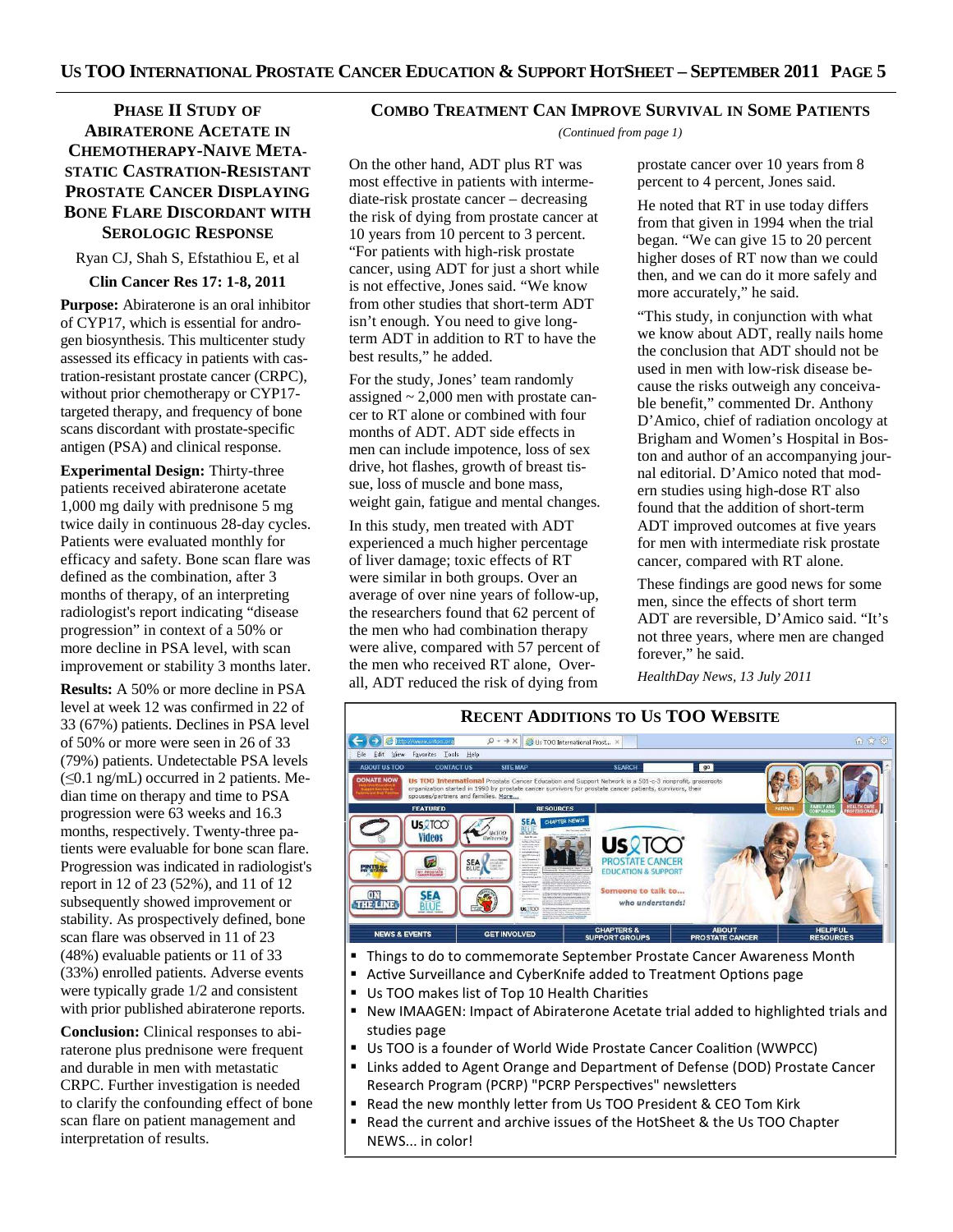*Editors' note*: In the spirit of information sharing, we have invited certain physicians and others to provide comments and opinions for Us TOO's *HotSheet.* It is our desire to enrich the content of the *HotSheet* to empower the reader. The columns by Drs. Chodak, Moyad and Myers contain the opinions and thoughts of its author and is not necessarily those of Us TOO International.

# **ASK DOCTOR SNUFFY MYERS**

If a patient's PSA was kept in check via hormone therapy for several years, but now has gone up to 100 (androgen independent tumor now), would you prefer as your 1st line of defense abiraterone (Zytiga®), sipuleucel-T (Provenge®), or docetaxel (Taxotere®)? (The patient is asymptomatic.)

Well, first of all, you and I do not have a choice in this matter. At this point, Zytiga and Provenge are approved for treatment AFTER Taxotere. In practice, this means no insurance coverage for either drug before Taxotere. Both are expensive enough that it would be a rare patient able to pay for either drug out of pocket.

Thus, it is common practice to treat with Taxotere when a patient is considered to have castration-resistant prostate cancer (CRPC). Some physicians will withhold treatment until the patient has cancerrelated symptoms. The problem with this approach is that many men can develop massive amounts of cancer without symptoms. Against a large tumor volume, Taxotere only works for a short period of time used, so this amounts to being the same as no treatment. A more promising approach is to start Taxotere when metastatic cancer is detected and this would most often be bone metastases. Since bone metastases are painless in about half the patients, this means starting Taxotere in asymptomatic patients.

At AIDP we take a different tact. Most patients who arrive at our clinic regarded as having CRPC do not have hormoneresistant disease. First, some of these men do not have castrate testosterone levels and will respond if testosterone is fully suppressed. Even when the cancer is growing in the face of a castrate testosterone, its growth and survival still depends on androgens – the cancer has simply become more efficient in using whatever testosterone and/or dihydrotestosterone is available. For this reason, the patient should be given a trial of an antiandrogen, i.e., flutamide (Eulexin®), bicalutamide (Casodex®) or nilutamide (Niladron®) if he has not received them before. We usually start with Casodex,

# **DOC MOYAD'S WHAT WORKS & WHAT IS WORTHLESS COLUMN, ALSO KNOWN AS "NO BOGUS SCIENCE" COLUMN**

**"Some vegetables may reduce the risk of prostate cancer returning after treatment?! What is the catch…apart from reducing my risk of heart disease & getting a free Moyad family Salad Recipe?"** 

> Mark A. Moyad, MD, MPH University of Michigan Medical Center, Department of Urology

**Bottom Line:** Research from Harvard & UCSF shows that cruciferous vegetables consumption could potentially reduce the risk of prostate cancer returning after treatment, and if these veggies do not help with that…well at least they are heart healthy and could still help you live longer (see Moyad Free recipe below).

Your parents were definitely right about that one thing when you were a kid! Well, maybe your mom was right! I am not talking about that thing where you might go blind if you do that thing to yourself too often (think about this joke for a second pretty funny when you get it). I am talking about having to eat your vegetables before you leave the dinner table. This turns out to be brilliant advice! What do the following vegetables have in common: broccoli, Brussels sprouts, cabbage/coleslaw, cauliflower, kale, mustard, and chard greens? They belong to the cruciferous family of vegetables that are low in calories, high in healthy nutrients and potential anticancer agents.

A paper published online last month studied a total of 1,560 men diagnosed with non-metastatic prostate cancer taken from a famous US database (known as CaPSURE – 40 sites, mostly community-based clinics).<sup>1</sup> During follow-up, 134 men in this group experienced prostate cancer progression, mostly after cancer treatment. Men that reported a regular (about once a day) intake of cruciferous vegetables had a significant 59% reduction in risk of cancer returning compared to men that occasionally consumed these veggies. However, men that ate more total veggies overall (5-6 servings a day, any kind of veggies) also had a reduced risk of recurrence (albeit non-significant). Also, men that ate more veggies appeared to be more physically active and have low or normal body weight. In other words, the more

with living a healthier lifestyle. So, is the reduced risk of cancer due to the cruciferous veggies, veggies overall, or something else? WHO CARES!!! The bottom line is that consuming more veggies daily is part of an overall heart healthy lifestyle plan and in general what is heart healthy=prostate healthy my

men eat veggies the more it is associated

friends! I have to go now because I am hungry for some of my wife's (Mia), and daughter's (Holly) famous homemade kale salad (no kidding-family favorite).

# **Recipe for Mia/Holly Moyad Kale Prostate, Heart & All Other Organs/ Parts of the Body Healthy Salad:**

FINELY chop kale with some dried cherries, fresh lemon juice, olive oil, sea salt, pepper and Cannellini beans (can be stored in the fridge for 3-4 days). Add a dash of Sriracha sauce if you like it spicy! Dang – that is some good stuff, and kale (with lutein/zeaxanthin) is good for your eyesight unlike that other thing we discussed earlier in the column! The beans help you get more reading done, cherries are for arthritis, lemon juice is to prevent kidney stones, olive oil is for your heart…blah, blah, blah…just taste it already… it is good!

#### Reference:

Richman EL, Carroll PR, Chan JM*. Int J Cancer*, published online ahead of print 5 August 2011



# **2011 PCRI Conference**

September 9-11, 2011

**Register Now!** 

<www.prostatecancer.org>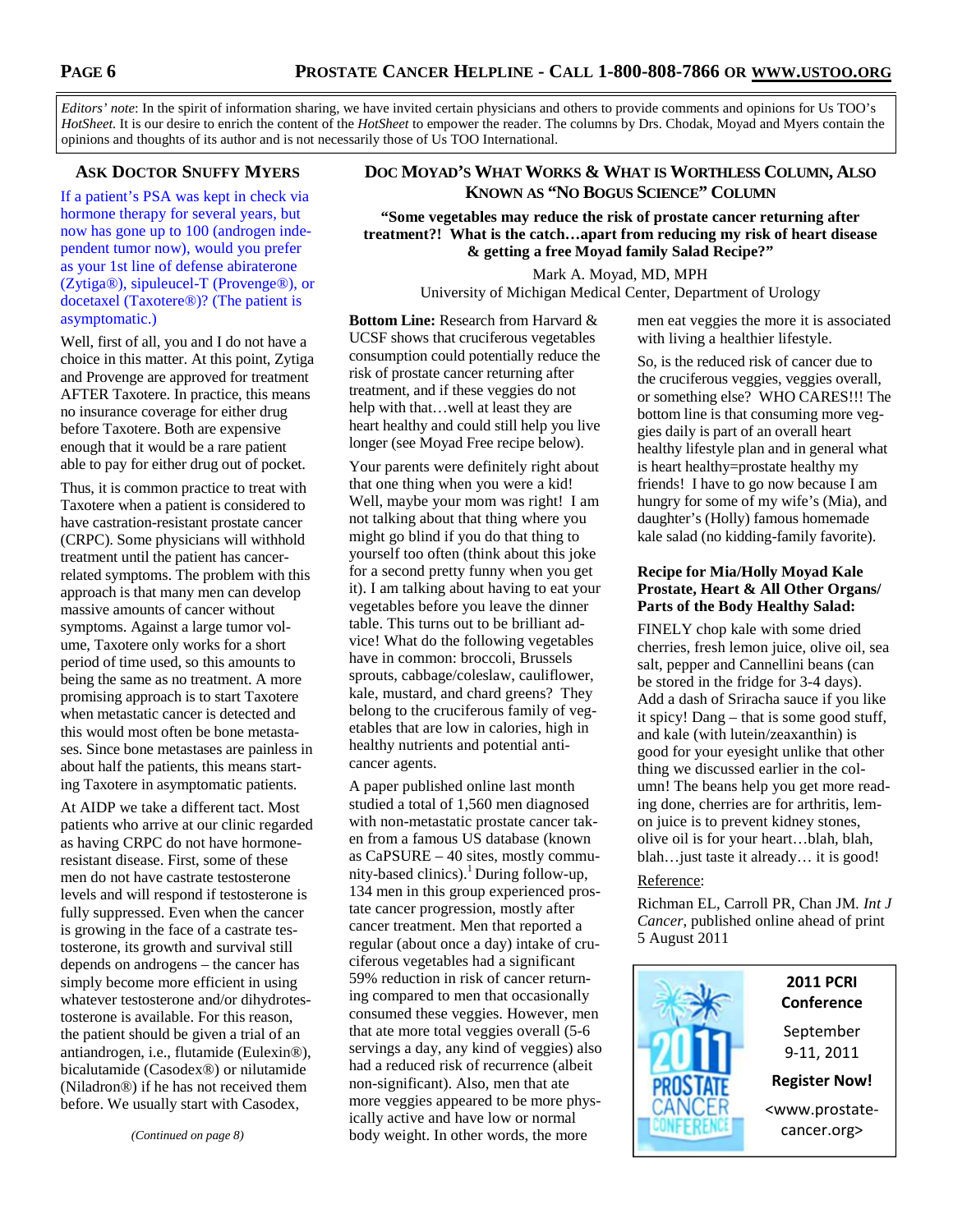### **DOCTOR CHODAK'S BOTTOM LINE** *(Ref Key: article #, page #, column #)*

 **Author:** *Winning The Battle Against Prostate Cancer, 2011*

**a1p1c1** Extensive work is being done to improve the information we give to patients about their odds of having cancer, their odds of needing treatment and their odds that treatment will help them. The latest report tested markers for their ability to help diagnose prostate cancer in men scheduled for a biopsy and predict the odds of having a low risk cancer. The authors from the University of Michigan used a combination of a fusion gene and PCA 3. Using the two enabled patients to be divided into three groups; those having a low, intermediate, or high risk of prostate cancer. Although significant differences were found, the problem is that it still leaves considerable uncertainty about whether to do or not do a biopsy. The test could be helpful in two ways. First, by telling a man scheduled for a biopsy that his risk is so low that a biopsy could be avoided. However, even in men with lowest levels, 20% still had a positive biopsy. So would having an 80% chance of a negative biopsy be enough for a man to not have the biopsy? That is hardly much better than a 75% chance of a negative biopsy for a PSA between 4 and 10 ng/mL. So for now, the work is interesting but is a long way off from being able to tell which men really do not need a biopsy. The second question is to decide on treatment. In the lowest risk group only 7% had a Gleason score >6. Does that mean they could avoid treatment? Even men with a greater chance of having a Gleason score >6 still does not mean all those men are at risk of suffering from their disease.

THE BOTTOM LINE: The authors acknowledge that this work is still experimental, but it would appear that it does not offer the kind of information that men are looking for at this time.

**a2p1c2** Yet another well-done study has been reported demonstrating the benefit of combining androgen deprivation therapy (ADT) with external radiation (RT). A randomized study was done in men having RT to test whether 4 months of ADT helped improve the results. The ten-year results found that men getting ADT were less likely to die of their disease. Overall survival was 5% higher at 9 years, which means one out of every 20 men getting ADT was better off. About 25 men had

to be treated to prevent one man of dying from prostate cancer. The good news, however, is that men with low risk disease can avoid this combination treatment because it did not help their survival at all. The main benefit is restricted to men with intermediate risk cancer. Those with high-risk cancer need a much longer duration of ADT to benefit. Since the study was done using older RT approaches, a question remains as to whether the same benefit will occur using current (higher dose) RT methods.

THE BOTTOM LINE: Men with intermediate risk disease who choose external RT have a lower chance of dying by getting four months of ADT.

**a4p1c2** Robot assisted radical prostatectomy (RP) has been in use for about ten years in the US. Billboards, websites and other advertising has promoted this method as offering better outcomes even though no study has yet shown that to be true. Impotence and incontinence rates are no different compared to open RP. And yet, having a robotic instrument does help increase the volume of cases done at a hospital. A study done in Wisconsin found that introducing robotic instruments significantly increased the number of men undergoing RP. It's no surprise that the stock of the company that makes the device has risen so high. Too bad I neglected to buy it years ago!

THE BOTTOM LINE: Although most RPs done in the US are performed using the robot, the fact remains that the experience of the surgeon is the most important factor in the results of RP, not the method used. Patients should inquire about the results and number of cases done by their surgeon and also consider a second opinion with someone who has a large experience with the operation.

**a6p4c1** Another treatment getting considerable hype is RT using the Cyber-Knife system. The appeal is obvious; men can be treated in about one week compared to the normal 6-8 weeks for IMRT. The article in this *HOTSHEET*  refers to a manual men can view about the treatment. It states that the results are comparable to other treatments at 5 years. Without being overly negative, I am concerned about the lack of adequate information at this time. A recent study

(see video at <www.medscape.com/ viewarticle/737585>) reported 5 year results in only 41 men without discussing or assessing sexual dysfunction. They reported their PSA failure rates. Unfortunately, PSA is not a reliable predictor of long-term outcomes. Another recent radiation study found that two treatments had similar 5-year PSA results but significantly different survival results. No one promoting CyberKnife acknowledges this limitation at this time or cautions men that too little is known about its long-term effectiveness.

THE BOTTOM LINE: Although the CyberKnife system may one day offer a true advantage for men getting RT, at this time, patients should be cautious and concerned that it is still too early to tell if this approach is as safe and effective vs. other therapies for this disease.

**a7p4c2** Active surveillance (AS) is getting increased scrutiny around the world. A persistent question is how to determine which men need to discontinue that approach and receive definitive treatment. One recent study questioned whether age should be a greater determinant in choosing this management. RP outcomes were analyzed in men to see what criteria pre-RP would identify men best suited for AS. Men over 70 were more likely to have unfavorable pathology compared to younger men. They concluded that age should be used as part of the decision to put a man on AS.

THE BOTTOM LINE: This type of study does not really help decide about appropriate indications for conservative therapy because it says nothing about what would have happened to those men if surgery had not been done.

**a9p5c1** The final study has important implications for men with advanced prostate cancer receiving abiraterone. Although it is only approved for men after docetaxel treatment, an ongoing study is testing the drug prior to chemotherapy. The authors reported that many men have worsening on their bone scans despite enjoying a PSA response.

THE BOTTOM LINE: This finding may be important for men receiving this treatment and may mean bone scans should be delayed and only obtained in men whose PSA rises on abiraterone.